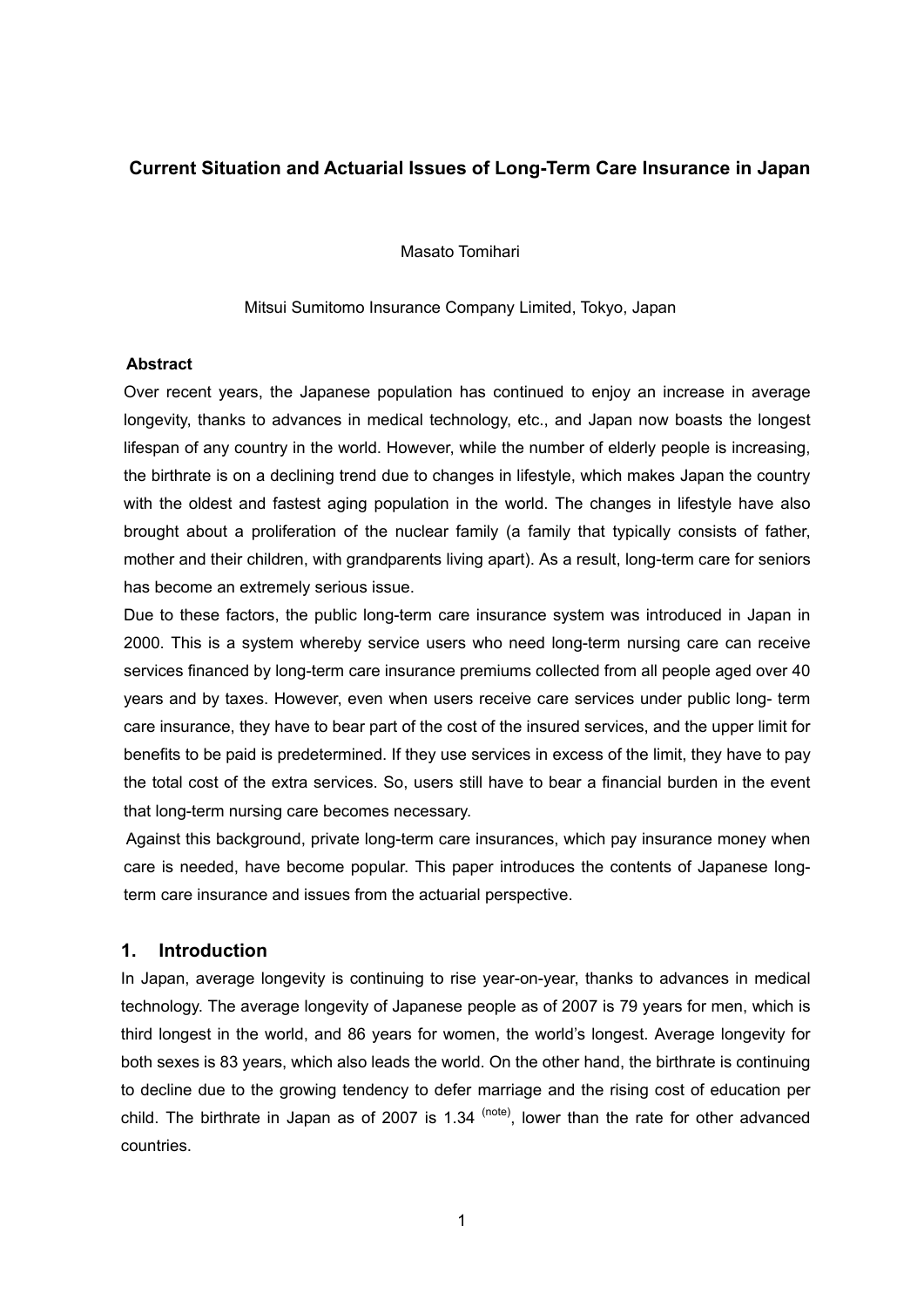(Note) The value here is the single totaled age-specific fertility rate for women.



Fig. 1. Average longevity and birthrate in Japan

As a result of this combination of increasing life expectancy and declining birthrate, Japan's population has been aging at a pace not seen elsewhere in the world. The percentage of persons aged 65 and over in the total population of Japan currently is about one in five, and it is expected to rise to one in four by 2015 and one in three by 2040.



Fig. 2. Cross-country comparison of the proportion of population aged 65 years or over to total population

Source: World Population Prospects; 2006 Revision

Moreover, the numbers of married couple only households and one-person households are

Source: Ministry of Health, Labour and Welfare: Population Survey Report, Life Table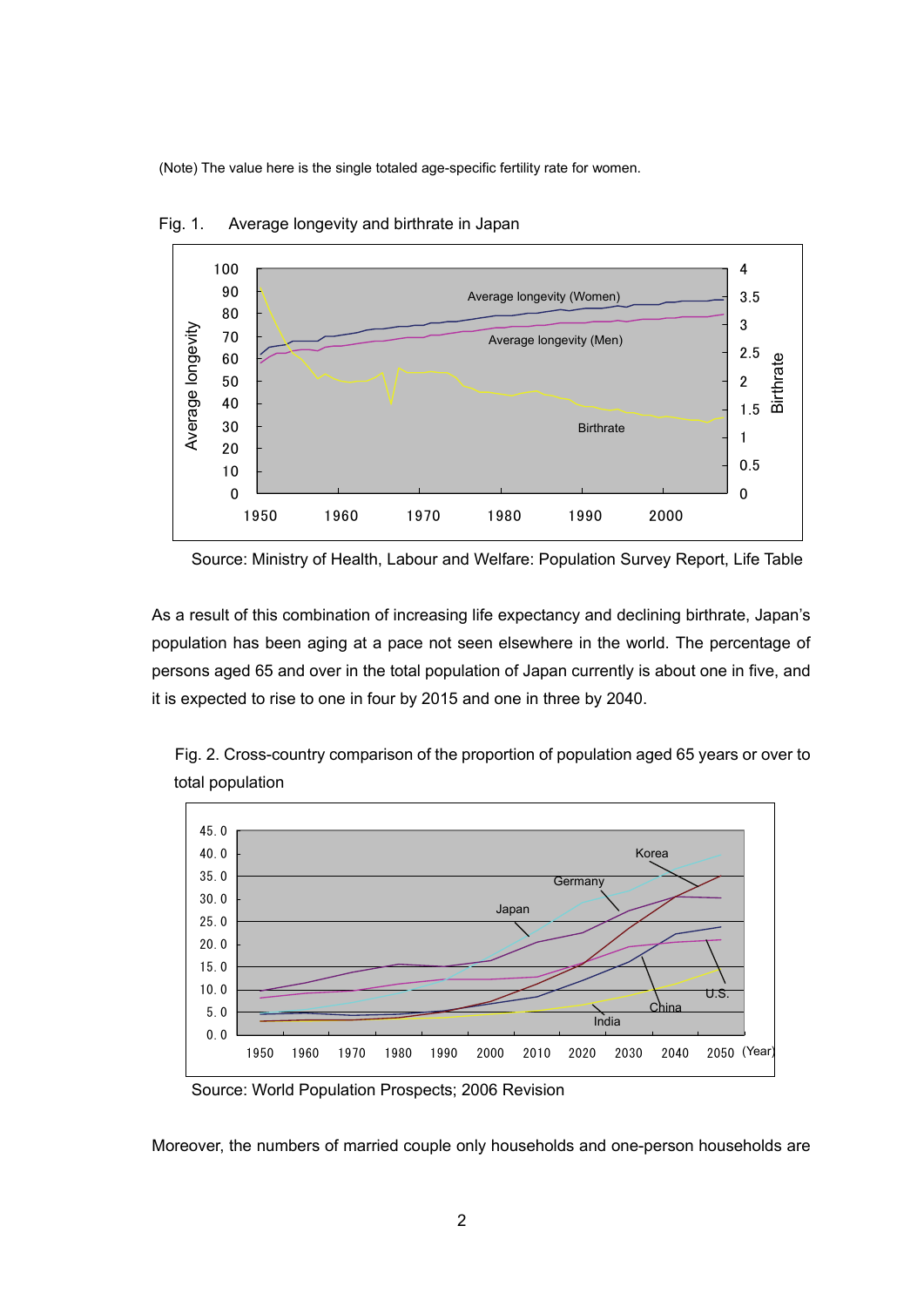increasing while the number of households where grandparents, parents, and children live together is decreasing, and family members are much more likely to live separately. In Japan, these households are called "nuclear families" and caring for the aged has become an extremely serious issue for the people because other family members who are expected to support elderly relatives tend to live apart, i.e., not in the same household.





Source: Ministry of Health, Labour and Welfare: A Survey of National Living Standards

These statistics motivated introduction of Japan's public long-term care insurance system, in April 2000.

## **2. Outline of the public long-term care insurance system in Japan**

Started in April 2000, this system was modeled on that of Germany, where a similar pattern of population aging led to growing concern about long-term nursing care issues. Germany launched its public long-term care insurance system in 1995. The Japanese system is structured as follows: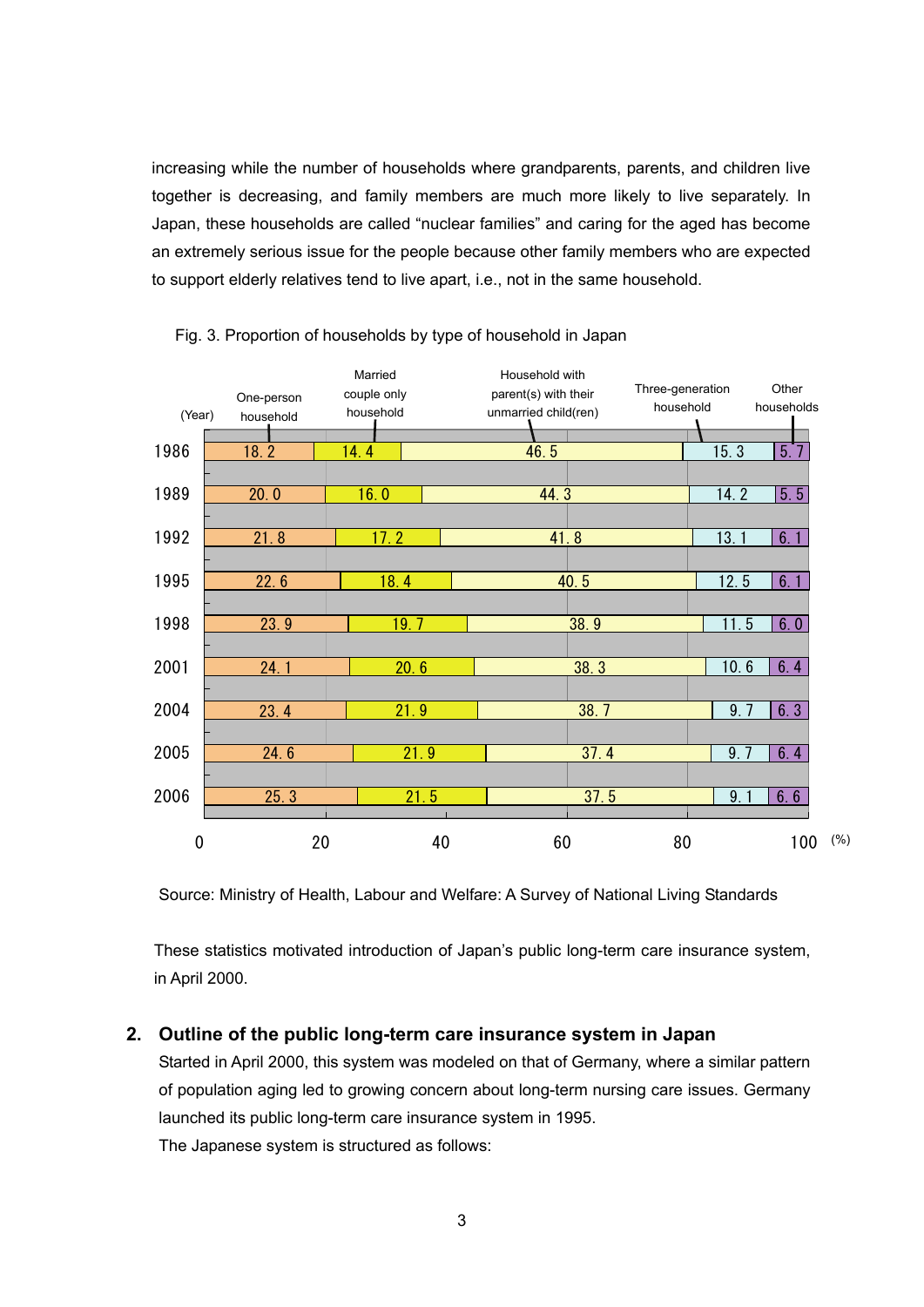#### (1) Eligible persons

Financed by a combination of premiums collected from all people aged 40 years or over and public funds, care services are provided to those who develop a need for long-term nursing care. People are divided into two age groups. Those aged 65 years or over are classified as Category 1 insured persons while those aged 40 - 64 years are designated as Category 2 insured persons. Benefit payment conditions, etc. differ between the two groups. When people become in need of care, they can receive a benefit payment under the public long-term care insurance. However, payments for people aged 40 - 64 are limited to situations in which such people need care due to certain diseases such as dementia presenilis or cerebral vascular disease.

|                    | Category 1 insured    | Category 2 insured          |  |  |  |
|--------------------|-----------------------|-----------------------------|--|--|--|
|                    | persons               | persons                     |  |  |  |
| Age category       | 65 years or over      | 40 - 64 years               |  |  |  |
| Benefit payment    | When care becomes     | When care becomes           |  |  |  |
| conditions         | necessary             | necessary due to any of 16  |  |  |  |
|                    |                       | types of mainly age-related |  |  |  |
|                    |                       | diseases such as dementia   |  |  |  |
|                    |                       | presenilis or cerebral      |  |  |  |
|                    |                       | vascular disease            |  |  |  |
| of<br>Method       | Premiums shall be     | Collected with premiums     |  |  |  |
| premium collection | deducted from pension | for health care insurance   |  |  |  |
|                    | benefits. (Note 1)    | program they join and paid  |  |  |  |
|                    |                       | in lump sums. (Note 2)      |  |  |  |

(Note 1) People aged 65 and over can receive public pension benefits in Japan.

 (Note 2) In Japan, all persons are required to enroll in the public medical insurance system. If you are a salaried worker, your premiums for public medical insurance and public long-term care insurance are deducted from your salary and paid by your employer.

#### (2) Steps for receiving care services

When care becomes necessary, an insured person applies for a "care need certification" at the municipal office. Based on an investigation by municipal personnel and a doctor's opinion, determination of "care need certification" is conducted through primary determination by computer and secondary determination by the care need certification committee. "Care need certification" is divided into seven levels depending on the degree of care required. Following care need certification, depending on the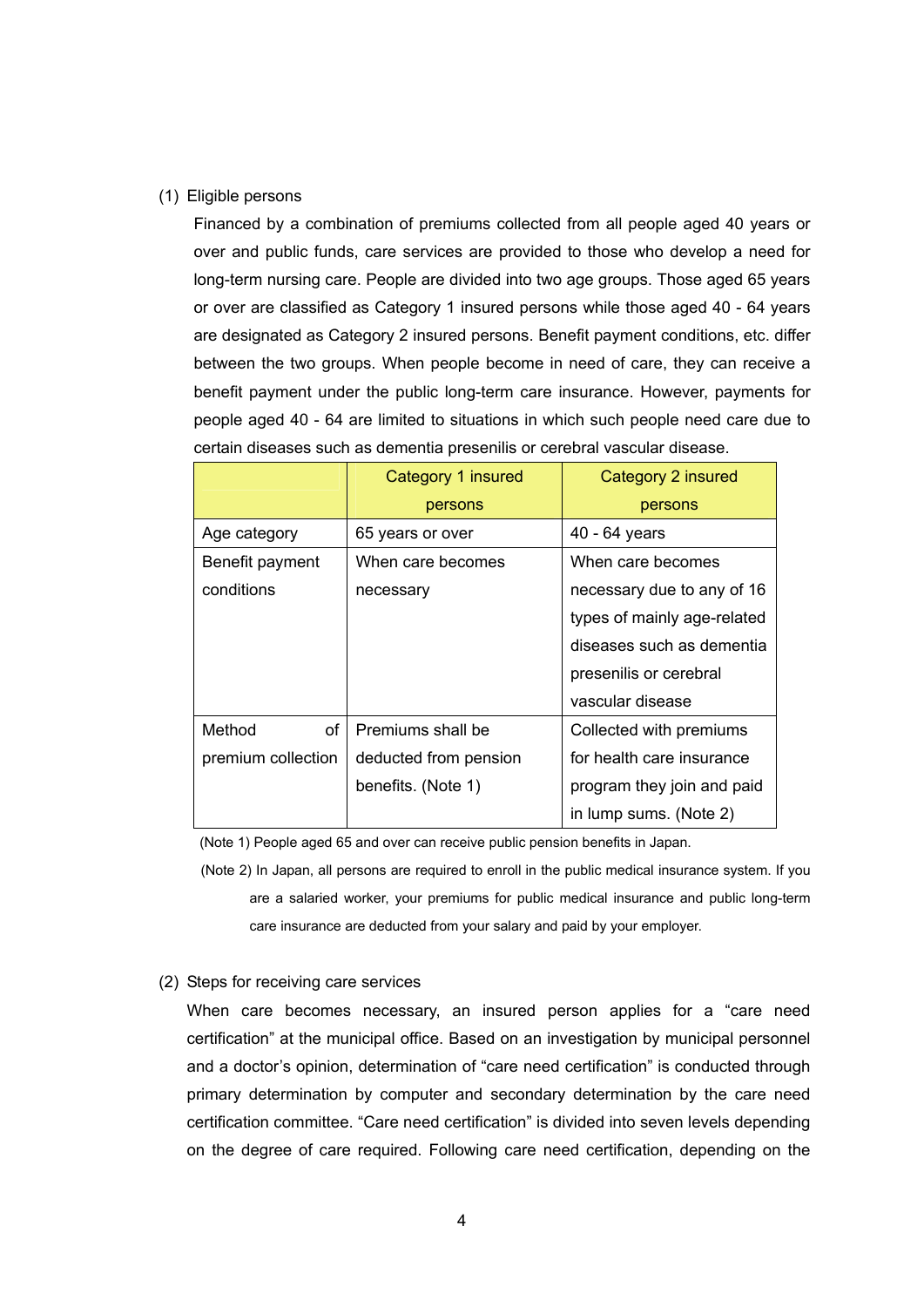insured person's condition, the care service plan (called "care plan") is decided and the long-term care service is initiated.



(3) Type of services available

There are two types of services: "home care services" by which a user can mainly receive home-visit nursing care by home helpers at home and "facility services" where a user moves into a welfare facility, etc, to receive nursing care at the facility.

| Home     | care | ● Home help service                                      |  |  |  |  |
|----------|------|----------------------------------------------------------|--|--|--|--|
| services |      | Home helpers visit at home and provide care.             |  |  |  |  |
|          |      | Day service                                              |  |  |  |  |
|          |      | A user goes to a day service care facility and receives  |  |  |  |  |
|          |      | care.                                                    |  |  |  |  |
|          |      | Rental of assistive devices                              |  |  |  |  |
| Facility |      | A user moves into accommodation at a facility such as a  |  |  |  |  |
| services |      | special nursing home for the elderly, and receives care. |  |  |  |  |

(4) Self-pay burden when receiving services

There is a limit on benefits paid for home care services depending on the level of care required, and the co-payment is 10%. As for services at facilities, co-payment is determined by each facility. When users receive services outside of or in excess of those included in public long-term care insurance cover, they have to bear the full expense.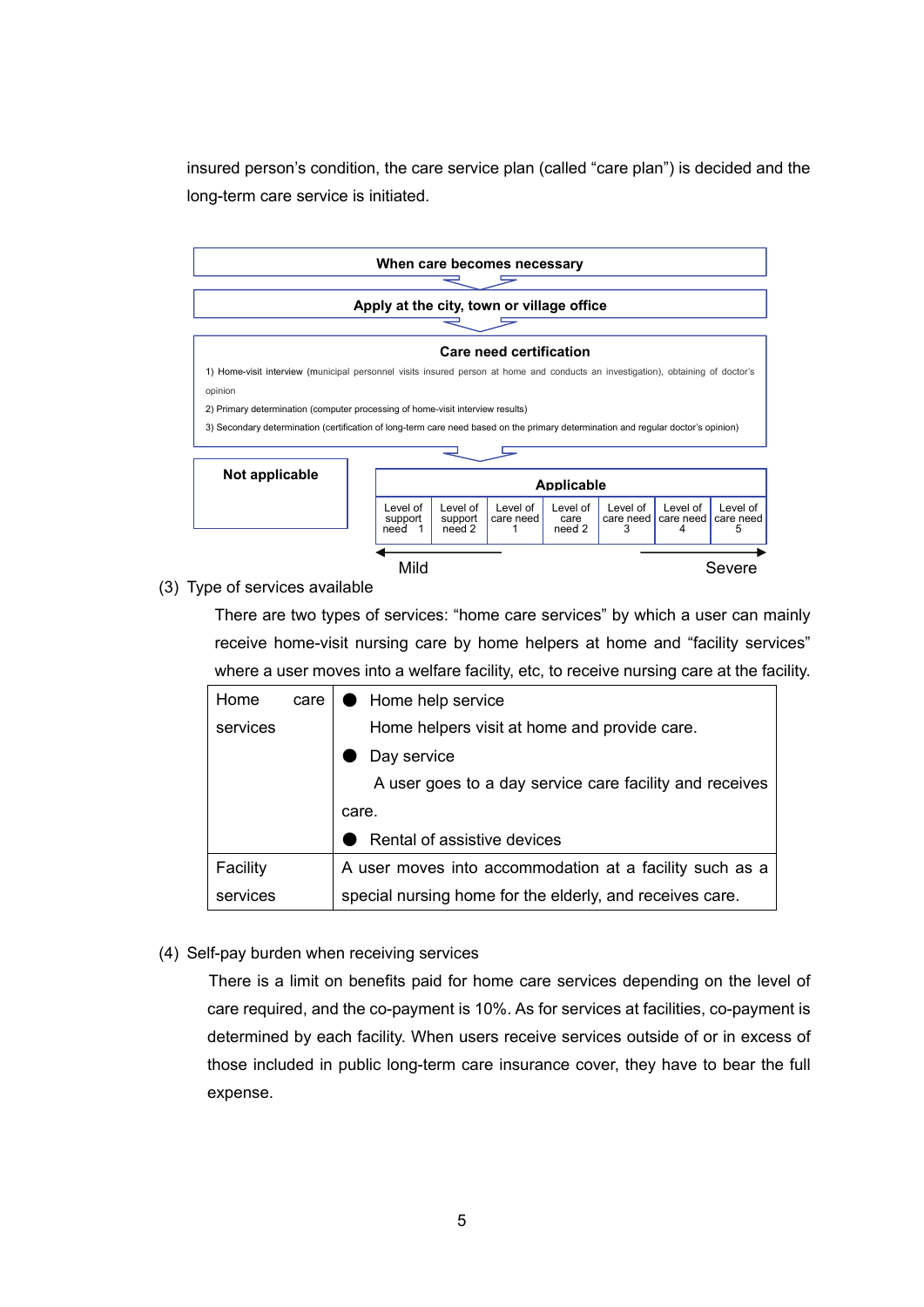## **3. Marketability of private long-term care insurance and contents of product**

### (1) Marketability

Despite the existence of the public long-term care insurance system, people still have to bear some financial burden when they become in need of care. For example, if they use home care services, they have to pay 10% of the cost as an out-of-pocket payment, and to pay all expenses for any extra services in excess of the specified amounts of services. Moreover, they may have to pay for some higher costs of care such as purchase of a wheelchair or a nursing bed, or home remodeling to cater for the special physical needs of persons requiring nursing care.

According to a questionnaire survey conducted by a private company, the sense of sufficiency of long-term care compensation combined with public long-term care insurance and private savings for long-term care averages 7.8% for "With sense of sufficiency" and 74.6% for "No sense of sufficiency."

Fig. 4. Sense of sufficiency for long-term care compensation (Unit: %)



Source: Japan Institute of Life Insurance: Survey of life security 2007

In a similar survey on medical security, 30.2% of respondents indicated "Some sense of sufficiency" and 59.7% indicated "No sense of sufficiency." From these comparison results, it would appear that many people are more concerned about long-term care compensation than about medical security.

(2) Contents of products

The typical contents of products are introduced below. Note that individual companies' products may differ in some respects.

[1] Reason for payment – Linked to the public long-term care insurance system or certified based on insurance conditions stipulated in individual policies Definitions of states requiring care that qualify for payment of insurance money can be broadly divided into two types.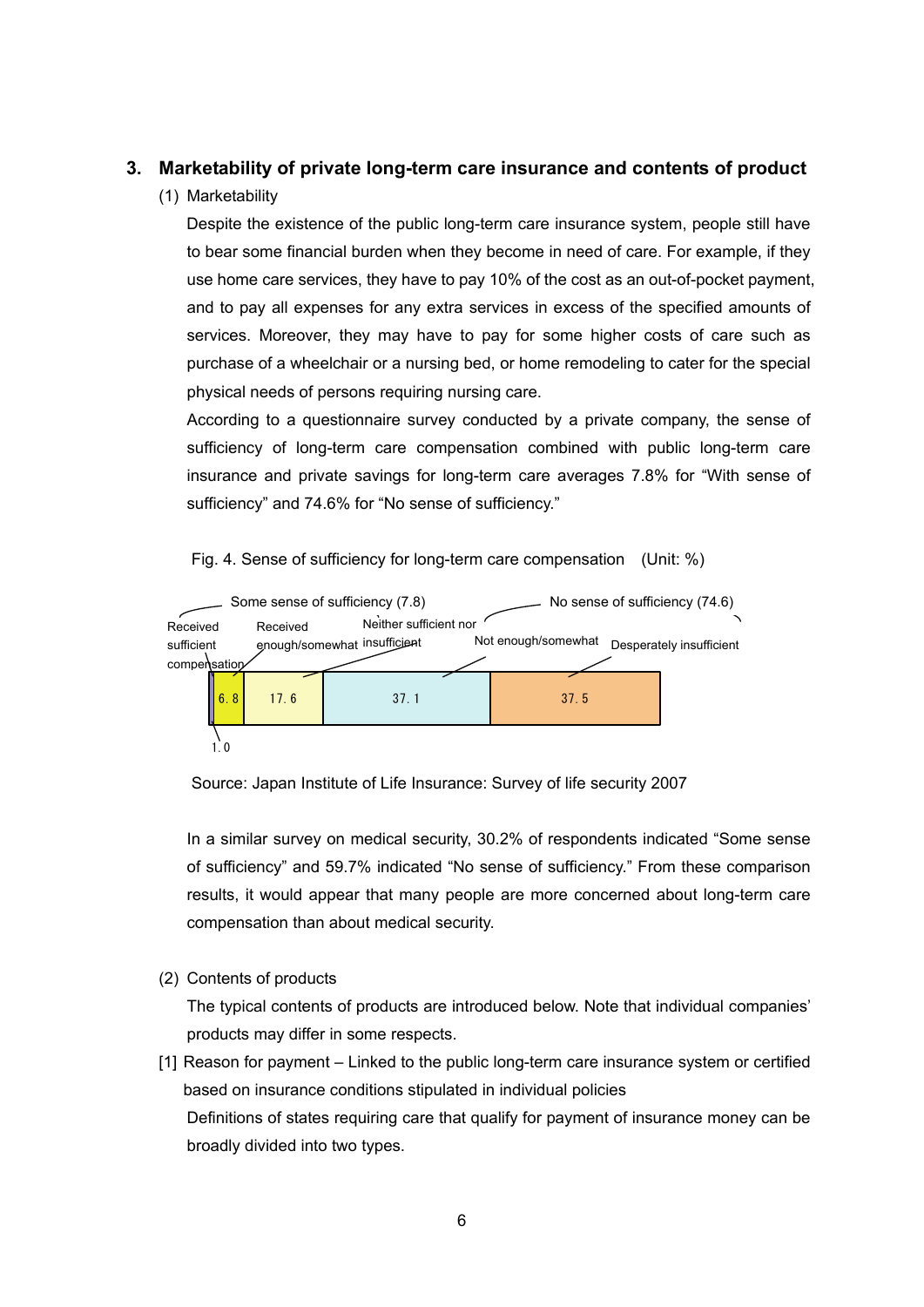In one type, the state needing care is spelled out in the insurance conditions; for example, a state in which a person cannot maintain his/her physical posture for about ten seconds on the floor, even when walking with the assistance of a stick.

The other type is "linked to the public long-term care insurance system." For example, insurance is paid if he/she is certified as Care Level 3 or higher under the public long-term care insurance system.

The latter type is becoming increasingly popular as it makes it easier for insurance purchasers to understand when they qualify to be paid insurance money, and it also facilitates payment assessment by insurance companies. However, this type raises other issues, such as, if the contents of public long-term care insurance are changed (e.g., if the care level classification by severity is reviewed and changed from seven levels to ten levels), the contents of the insurance contract will also have to be modified in accordance with such changes.

In addition, it is common to set an exclusion period, e.g., insurance will be paid only if the state requiring care continues for at least 90 days.

[2] Insurance money

It is common practice to set a lump-sum amount to be paid when persons first enter a state requiring long-term care and subsequent amounts (hereinafter referred to as "care annuity") to be paid as long as the state requiring care persists. The contents of the care annuity may be, for example, payment of one million yen per year as long as the state requiring care persists. Some types of insurance policies set only a lump-sum payment, while others offer only an annuity.

#### [3] Exemption from payment of premium

It is common practice to waive payment of premium when an insured person enters a state requiring long-term care.

[4] Insurance term

The insurance term is often a long term, similar to that for whole of life insurance.

#### [5] Main contract or special contract

There are such types of insurance as stand-alone long-term care insurance and long-term care insurance as a special contract under death insurance or medical care insurance. In Japan, both life insurance companies and non-life insurance companies are permitted to handle "insurances that pay insurance money for insured persons'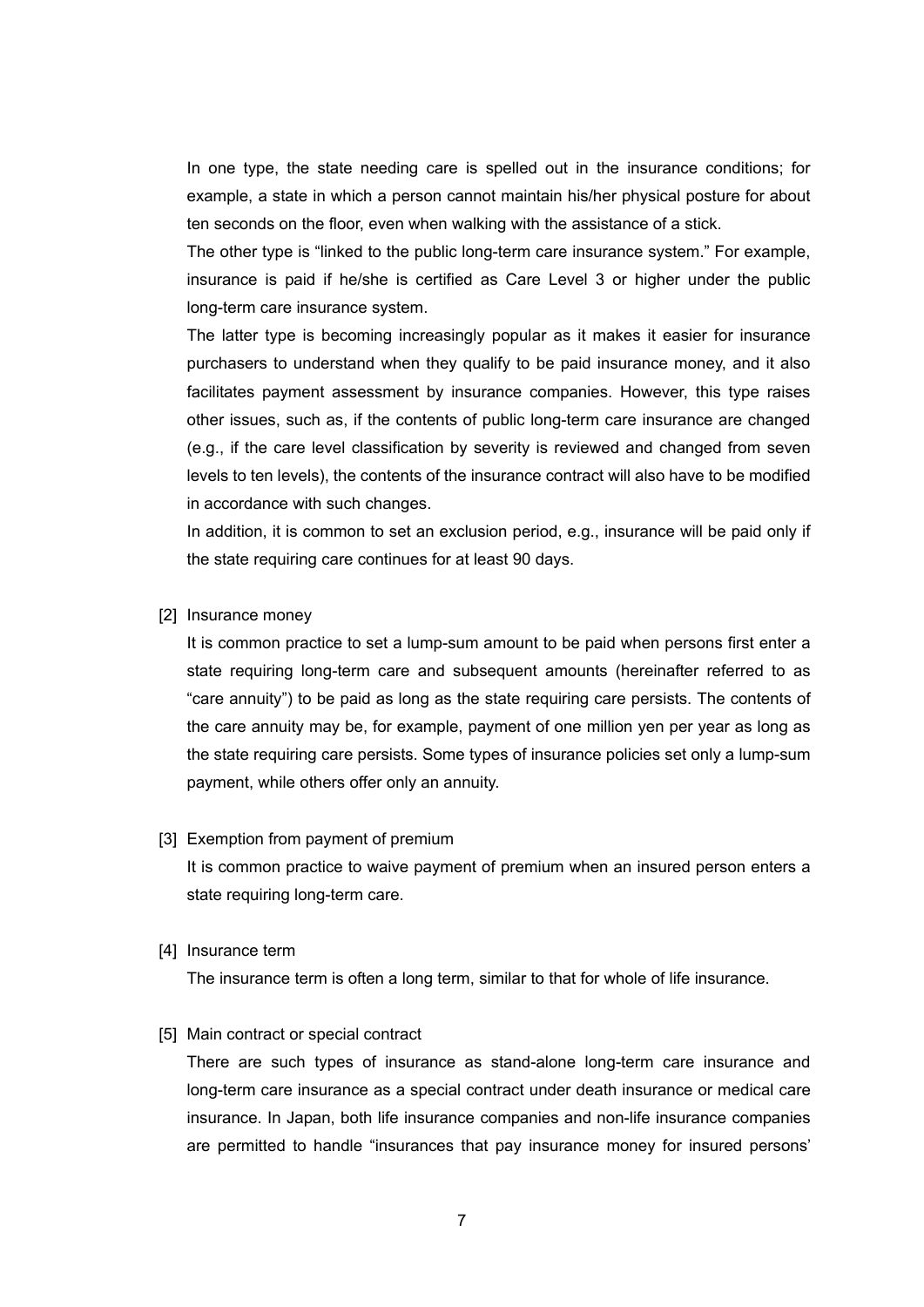damages due to illness"\*, such as health insurances or long-term care insurances.

(Note) In Japan, insurance products (able to be handled by life insurance companies) that promise to pay a certain amount of money in respect of a person's life and/or death are called "first sector insurances"; insurance products such as car insurances or fire insurances (able to be handled by non-life insurance companies) that cover insured persons' damages are called "second sector insurances"; and insurance products (able to be handled by both life insurance companies and non-life insurance companies) that pay insurance money for insured persons' damages due to illness are called "third sector insurances".

#### [6] Underwriting method

Underwriting methods are divided into two types: a non-medical application case whereby an insurance company receives from an applicant a declaration form regarding his/her health condition and evaluates whether or not the insurance is underwritten and its underwriting conditions according to the contents; and a medical examination report case where the insurance company makes its determination based on the results of a medical examination by a doctor. In health insurances and long-term care insurances which provide no death benefit, non-medical application is more common. There are some simplified non-medical application cases wherein underwriting is accepted if none of the health conditions listed in the declaration form is applicable to the applicant conditions, and is not accepted if any of the conditions is declared to be applicable.

#### **4. Issues from an actuarial point of view**

There are various issues relating to the relatively short history of long-term care insurances and the absence of sufficiently supportive insurance statistics. Examples of issues in respect of premium rates calculation and valuation of liabilities are explained below:

- (1) Calculation of premium rates
- [1] Calculation method for the rate of incidence of persons requiring long-term care
	- ・ As mentioned above, the rise in availability and purchase of long-term care insurance contracts has come about only recently, so there are many contracts in force where the insured persons have not yet reached an age at which they may require care (usually an extremely old age). Consequently, most insurance companies do not have insurance payment records on which to confidently base specific calculation formulas and it is normal practice to calculate using official data.
	- One of the most important basic rates in calculating premiums for long-term care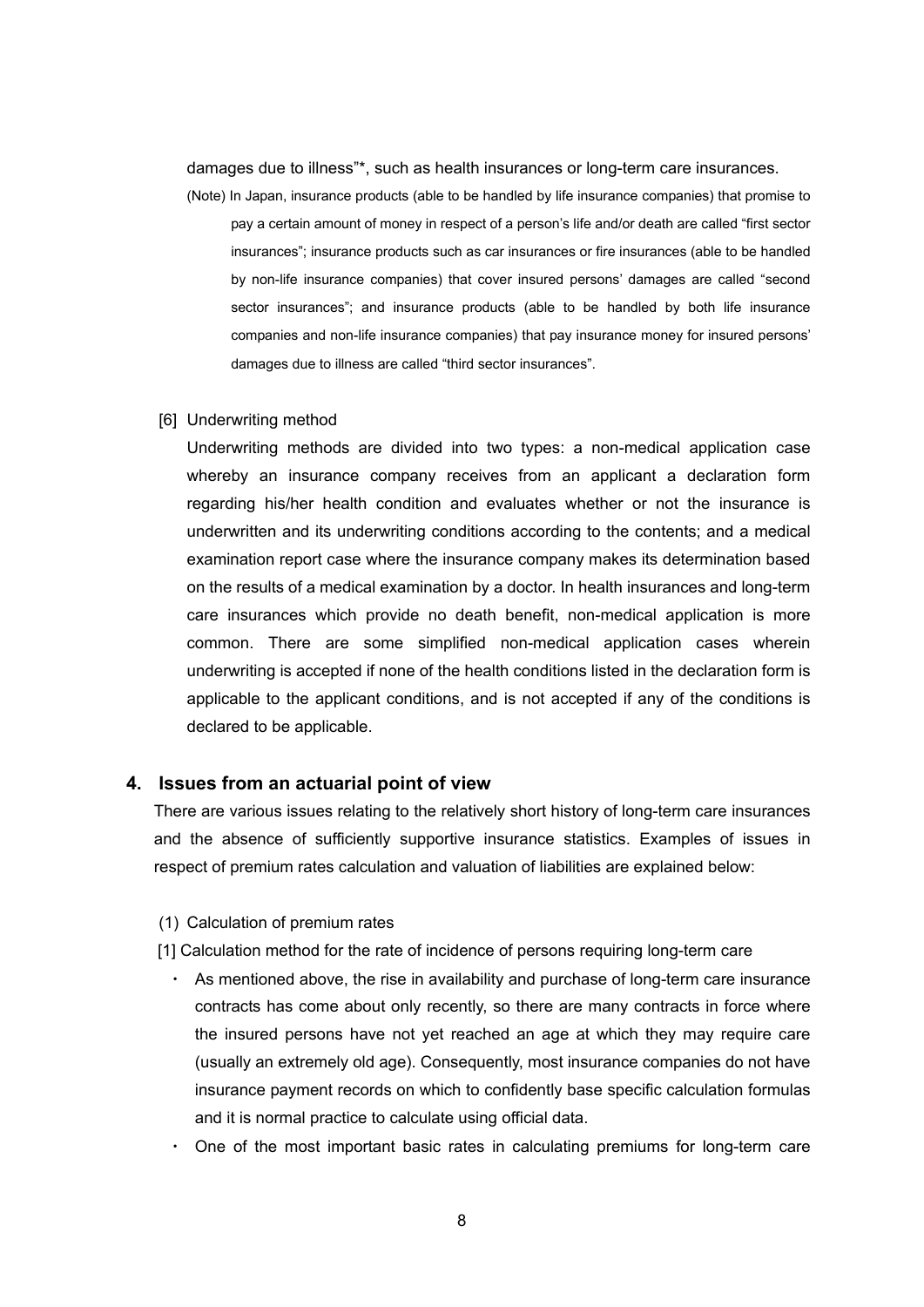However, especially in respect of products linked to public long-term care insurance, "the number of persons who are certified as requiring long-term care at some point" can be obtained from general statistics and "the percentage of persons who are in a state requiring long-term care" can be calculated using demographic statistics. With some other basic rates, the rate of incidence of persons requiring long-term care can be calculated using the following formula:

<Definitions>

- $r_r$ : Rate of incidence of persons requiring long-term care at the age of  $x$ (probability of newly entering a state requiring long-term care within a year)
- $j_x$ : Percentage of persons requiring long-term care at the age of x (number of persons who are certified as requiring long-term care at the age of *x* /total population at the age of *x* )

: Mortality rate at the age of *qx x*

 $q_x^{\ddot{u}}$ : Mortality rate of persons requiring long-term care at the age of  $\dot{x}$ 

$$
r_x = \frac{j_{x+1} \times (1 - q_x) - j_x \times (1 - q_x^{ii})}{(1 - j_x) \times (1 - \frac{1}{2} \cdot q_x^{ii})}
$$

(Note) In this paper, cases in which users recovered and reverted to a state in which long-term care is not needed are ignored. See Appendix 1 for the derivation of the above expression.

Here, you should be careful to note that the above expression uses "mortality rate  $(q_x)$ " and "mortality rate of persons requiring long-term care  $(q_x^i)$ " in addition to "percentage of persons requiring long-term care  $(j_x)$ ." "Mortality rate  $(q_x)$ " can be obtained from general statistics or insurance records, but there are no statistics that clearly show "the mortality rate of persons requiring long-term care  $(q_x^i)$ ."One of the methods for estimating  $q_x^{ii}$  is to estimate the difference between "the mortality rate of persons not requiring long-term care (healthy people) ( $q_x^{aa}$ )" and "the mortality rate of persons requiring long-term care  $(q^{\mu}_{x})^n$  and to calculate on that basis. An example of this calculation method is shown in Appendix 2.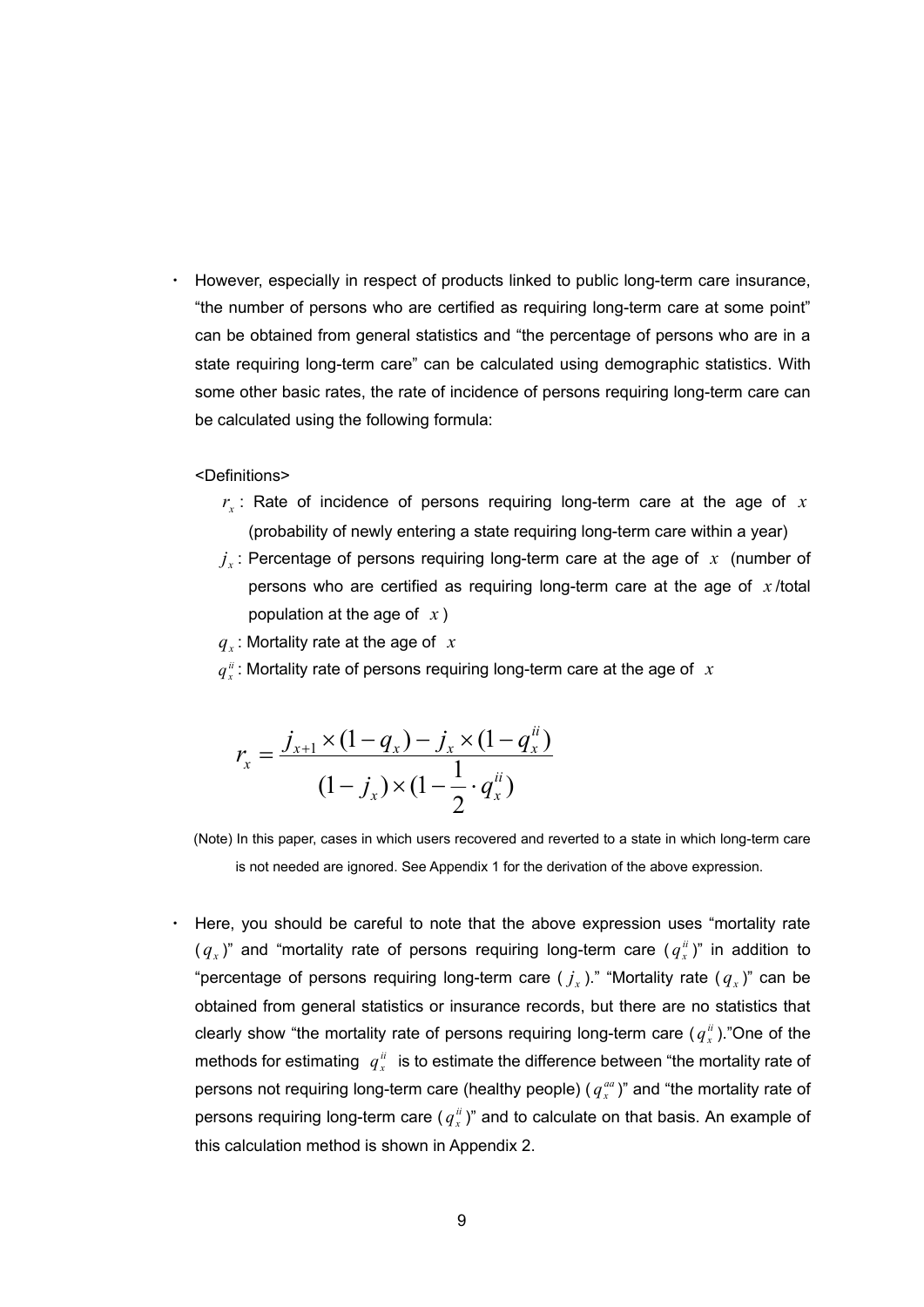Thus, it is an important challenge to estimate  $r_x$  very precisely, especially  $q_x^{ii}$  according to the above expression.

[2] Insurance payment period

With regard to care annuities, it is also important to take into account how long a qualifying state requiring long-term care will last. In health insurances, it is common to set an upper limit for the number of days for which insurance will be paid per hospitalization instance, such as 120 days. However, in respect of care annuities under long-term care insurances, many products do not set such upper limits; instead, they undertake to pay insurance as long as the insured person remains in a state requiring long-term care. Unfortunately, there are few statistics on periods of such states. It is safer to assume that, once entered, the state requiring long-term care will persist until the death of the insured person, and, in this case, similarly to [1], setting of "the mortality rate of persons in a state requiring long-term care  $(q_x^{\mu})^{\nu}$  also has important implications.

- [3] Reflection of uncertainty against probability oscillation and future environmental changes
	- ・ Even if the rate of incidence of persons requiring long-term care can be estimated very precisely, there still exists a risk that the rate of incidence of persons requiring long-term care will increase due to a probability oscillation. There is also a possibility that the rate of incidence of persons requiring long-term care could increase due to future environmental changes. In fact, in Japan, since the public long-term care insurance system started in 2000, the number of persons certified as requiring long-term care has continued to rise. To absorb these uncertainties, it is common practice to set the premium rate slightly higher with extra premium included when the premium is first calculated.
	- One frequently used method is to add a certain percentage of standard deviation (σ) to an expected value; for example, 2σ in assumed probability distribution. However, in this method, the extra premium standard can vary greatly depending on how large the expected number of insured persons will be, i.e., how many contracts are expected, and, depending on the setting of the number of insured persons, premiums could become excessively high. Here, as explained in Appendix 3, we conducted a simulation of the rate of incidence of persons requiring long-term care  $(r<sub>r</sub>)$ . In some cases, the rate of incidence after adding extra premiums became nearly twice as high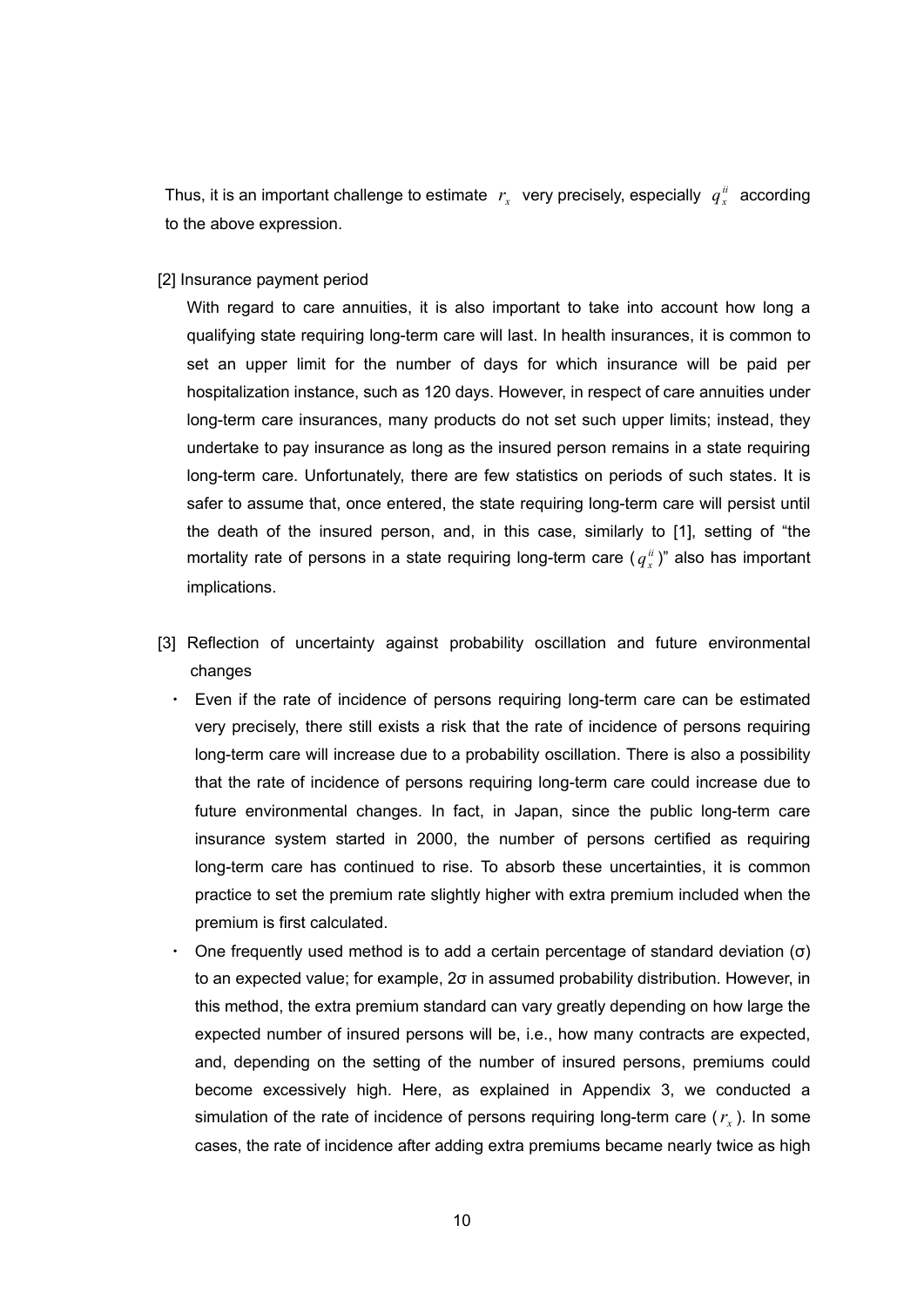Thus, it is important to consider how to incorporate elements of uncertainty, especially in the case of longer-term insurance contracts.

#### (2) Loss reserves

When insured persons actually enter a state requiring long-term care and they make insurance claims to insurance companies, payment reserves are accumulated for future insurance payments. As mentioned previously, because care annuities are paid for as long as insured persons are in the state requiring long-term care, the amount of payment reserves can often be very high. As a simple estimation method of payment amount for an actual event, it can be "payment amount per year multiplied by life expectancy of the insured person at the time of an event." When this estimation method is employed, similarly to (1) above, the mortality rate of persons who require long-term care becomes important.

#### (3) Policy reserves

Especially in respect of contracts with long insurance terms, it is vital to set an appropriate premium rate, but equally important is the need to accumulate proper policy reserves in preparation for future insurance payments after concluding a contract. The types of policy reserves to be accumulated for Japan's health insurances and long-term care insurances are determined by laws and regulations, and the outline of main policy reserves is as follows:

#### [1] Premium reserves

This refers to policy reserves for usually predictable risks. The accumulation system for premium reserves, assumed interest rate that is the basis for calculation, and mortality rates are determined by laws and regulations so as not to affect the soundness of insurance companies, regardless of how premiums are set. However, in respect of the rate of incidence of insured events, a standard rate has not been determined because the contents of products vary between insurance companies, and this has become a matter of concern.

#### [2] Contingency reserves

Health insurances and long-term care insurances are susceptible to external factors such as political measures. (For example, they are affected when political measures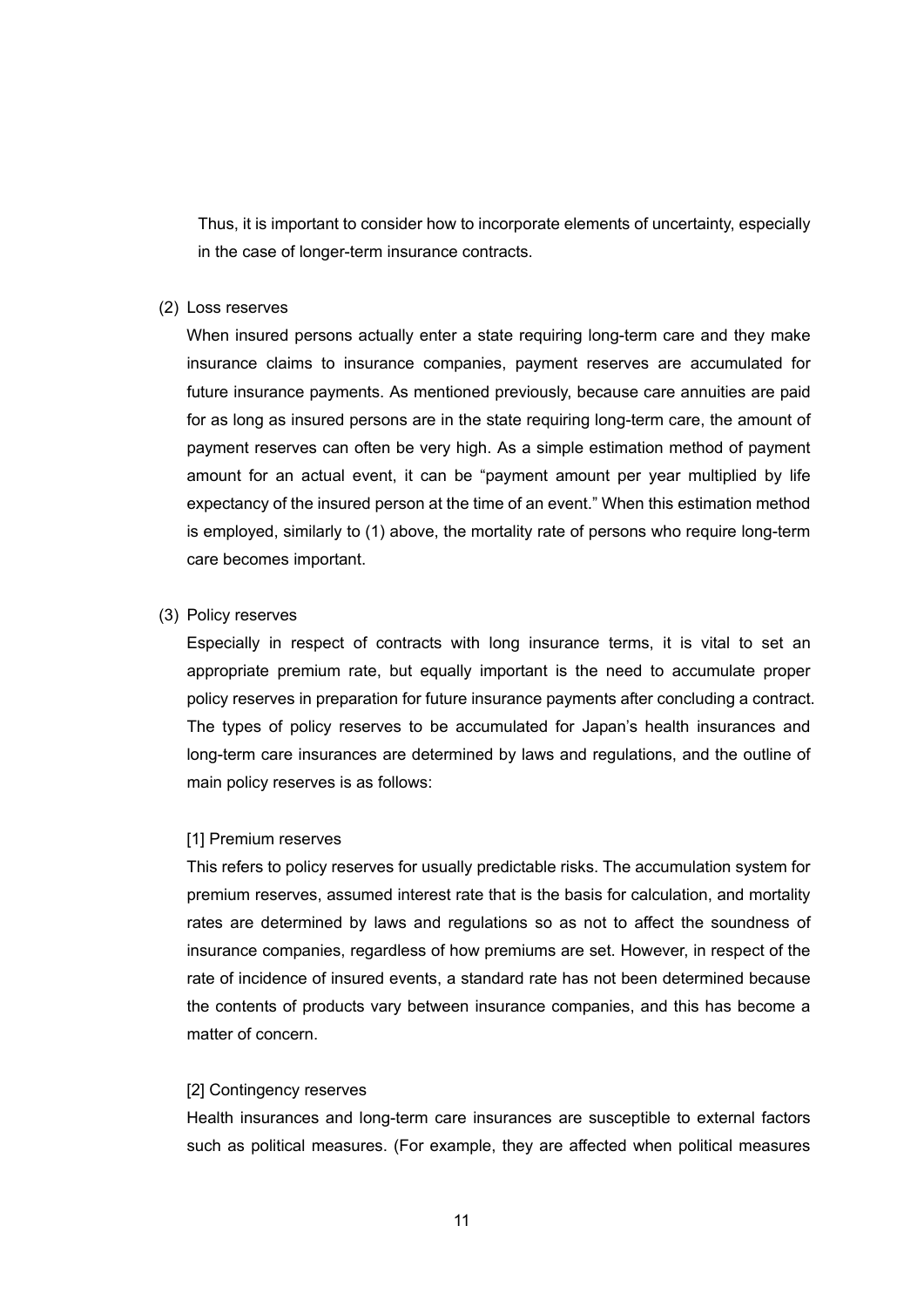are implemented such as shortening the duration of hospital stays or reviewing standards for care need certification in order to curb rising costs of medical care and long-term care services.) It is also considered that Japan's health insurances and long-term care insurances contain uncertainty factors because the insurance terms of many products last for the whole of life. On the other hand, as mentioned in the section on calculation of premium rates, many products have only short histories and there has been insufficient data accumulation, with the result that there is no standard index for rates of event incidence.

Therefore, it is important to accumulate sufficient reserves for future insurance payments after conducting follow-up inspections against uncertainties on the rates of event incidence. Based on this background, rules were established in 2007 on accumulation of policy reserves for health insurances and long-term care insurances, and follow-up inspections.

Specific contents are as follows:

- ・Predict the rates of insured event incidence over the next ten years based on the actual rates of insured event incidence.
- ・Taking the probability oscillation into consideration, calculate a standard to cover 99% of risks over the next ten years.



・When the predetermined rate of event incidence set in advance to calculate premiums, etc. does not meet the standard to cover this 99%, contingency reserves are accumulated in order to maintain an adequate premium reserve. This is illustrated below: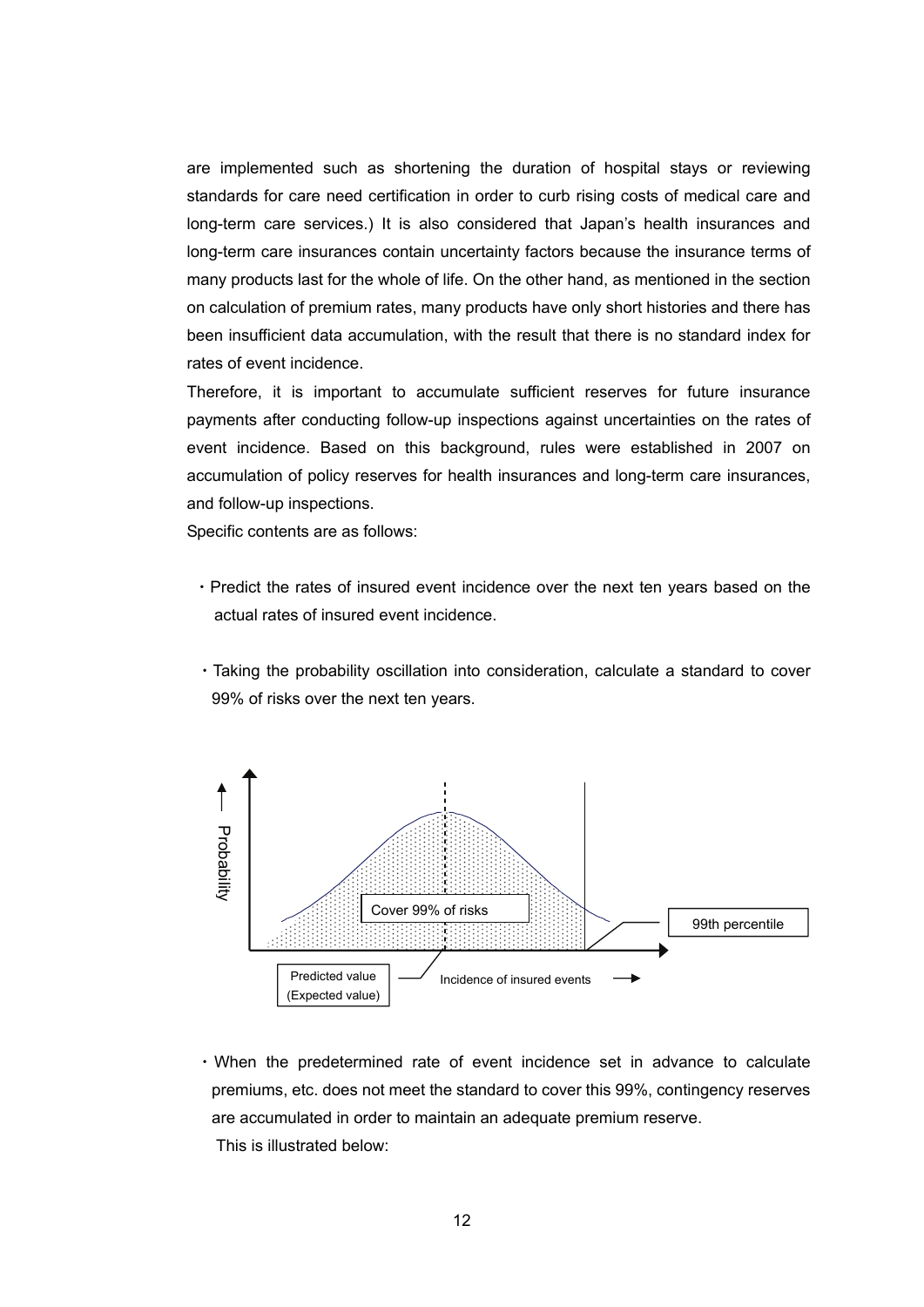

### a. Cases where the predetermined rate of event incidence covers 99% of risks

⇒ There is no need to accumulate contingency reserves.



b. Cases where the predetermined rate of event incidence cannot cover 99% of risks

⇒ Contingency reserves need to be accumulated.

 This contingency reserve requirements system for health insurances and long-term care insurances has been in place since 2007, as mentioned above. However, the new challenge is deciding what model to use to estimate the event incidence rate in the future, and how to build a database for this analysis.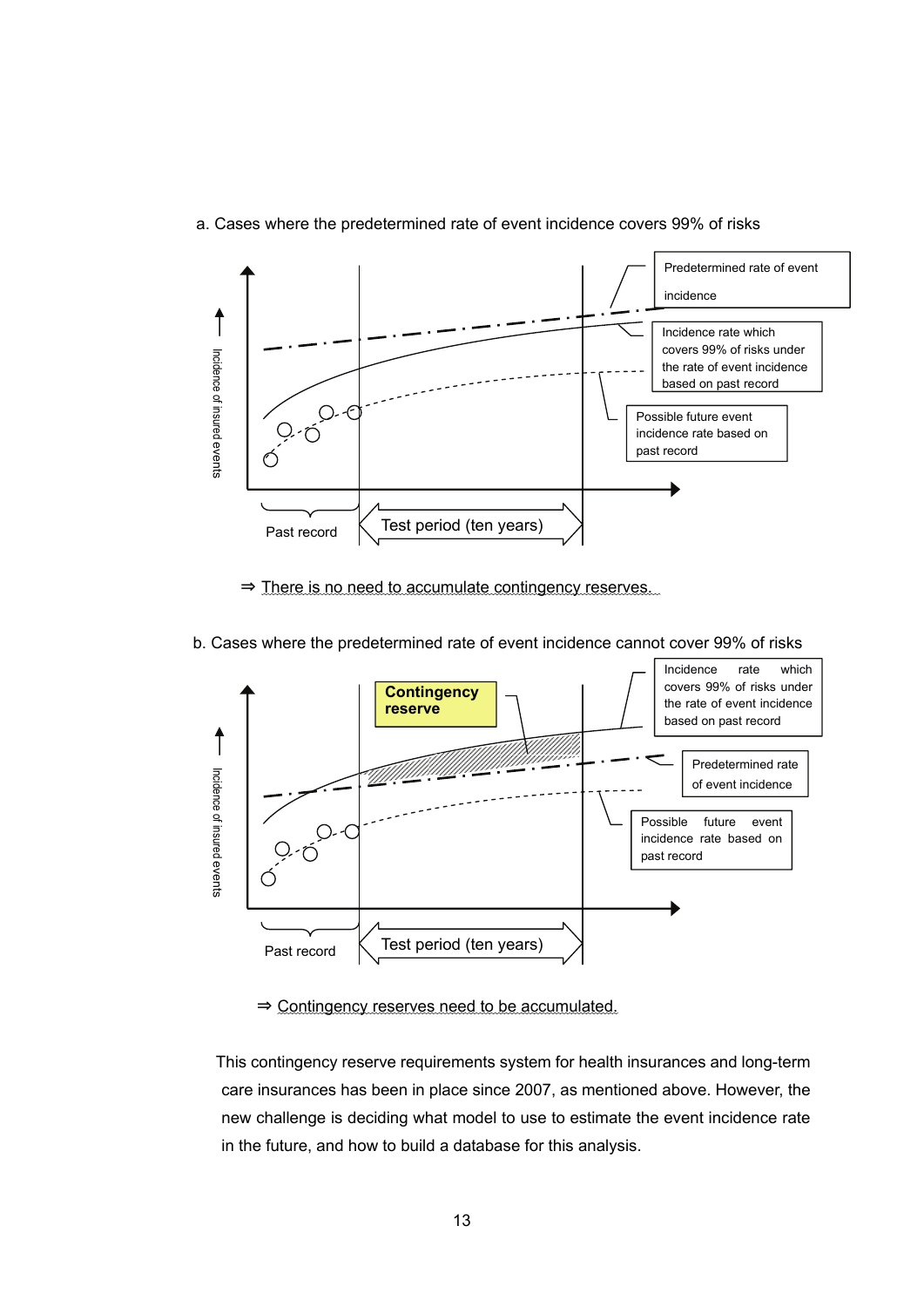In addition, it is considered that 97.7% risks (risks equivalent to an expected value + 2σ in normal distribution) should be covered by the premium reserves in the above-mentioned [1]. Consequently, if the estimated event incidence rate cannot meet the level to cover 97.7% risks, an amount equivalent to the difference between the 99% level and the 97.7% level shall be accumulated as contingency reserves and a test (liability adequacy test) shall be conducted to determine whether or not the premium reserves cover all liabilities, including not only future insurance payments but also various company costs.



#### (4) Supervision and regulation by administration

 As seen in our examination of the contingency reserves system in (3) above, recently, regulations regarding health insurances and long-term care insurances and the nature of the policy reserves have come to be reviewed in various ways. In particular, the nature of policy reserves appears to be under ongoing discussion in relation to international accounting standards and solvency margin standards.

 In Japan, each insurance company appoints chief actuaries in order to assure sound management of the company. (The roles of a chief actuary are to become involved in the calculation methods for premiums and policy reserves, and to check that policy reserves are properly accumulated.) Recently, the roles of these chief actuaries have been expanded and they are now required to directly carry out the above-mentioned duty of conducting liability adequacy tests. In addition, in Japan, insurance companies basically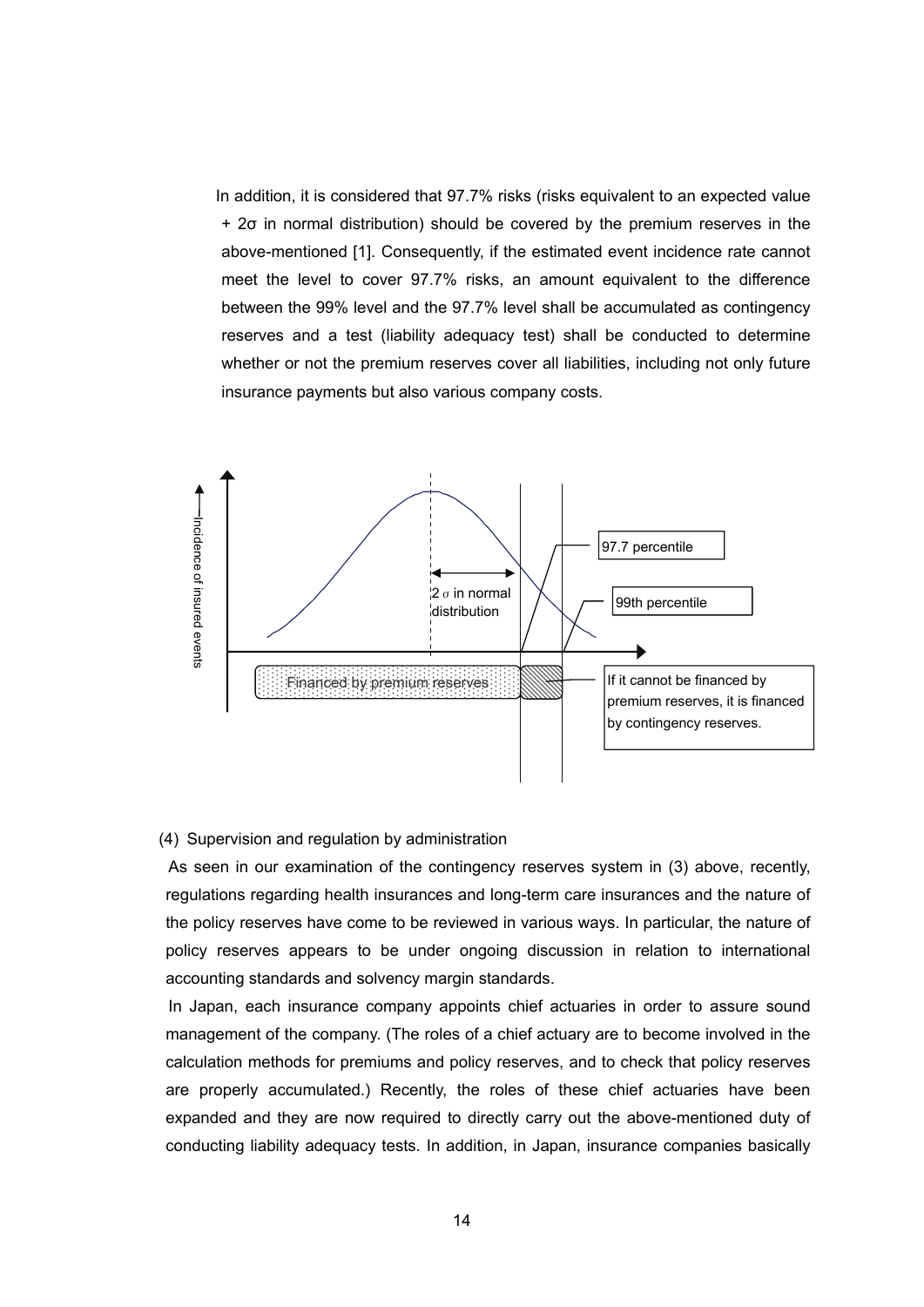need to obtain pre-certification from supervisory authorities in order to be able to sell insurance products. Written opinions by chief actuaries are required to support applications for approval of calculation methods for premiums and policy reserves for health insurances and long-term care insurances. It appears to be expected that the nature of supervision of and regulations on health insurances and long-term care insurances should be continuously reviewed.

### **5. Summary**

As mentioned above, there is a growing need for long-term care insurance in Japan and the sector is expected to grow further in coming years. On the other hand, there are many issues regarding premium calculation, such as the fact that there are no hard data on the rates of incidence of states requiring long-term care. In addition, in light of future uncertainty, valuation of policy reserves is also important, given that many insurance contracts have very long terms. We actuaries must continue to calculate appropriate premiums, evaluate policy reserves, and manage risks with due consideration to both profitability and the soundness of insurance companies. Going forward, we hope to contribute to the development of long-term care insurances, using examples from other countries.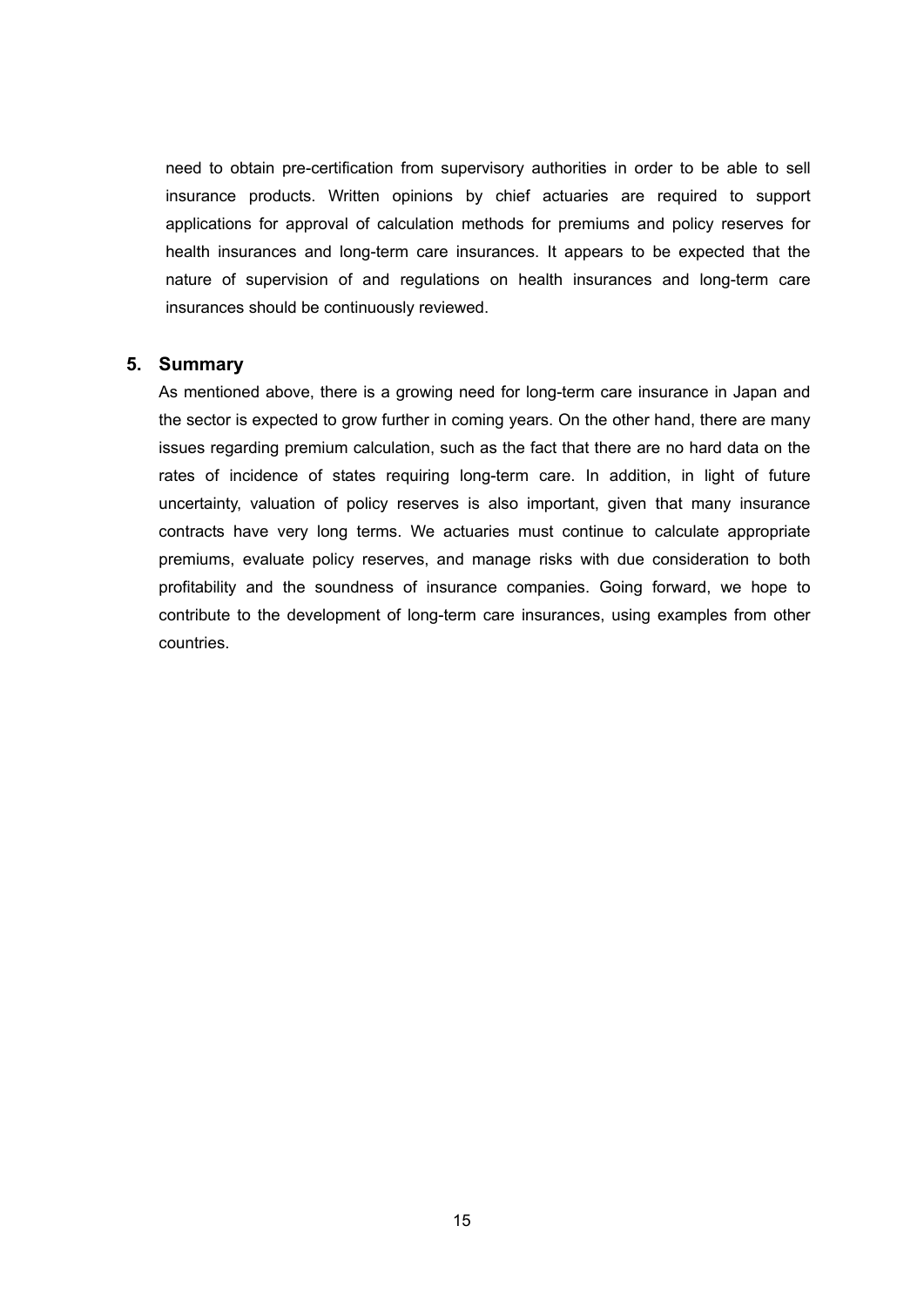# **Appendix 1 Calculation of the incidence rate of requirement for long-term care** *<sup>x</sup> r*

<Definitions>

 $l_{r}$   $\rightarrow$  Number of insured persons at the age of *x* 

Other symbols are the same as in the text.

Number of persons requiring long-term care at the age of  $x+1$  is expressed as follows: Number of persons requiring long-term care at the age of  $x + 1$ 

= [Number of persons who survive to the age of  $x+1$  among the persons requiring long-term care at the age of  $x$ ] ...[1]

 $+$  [Number of persons who enter a state requiring long-term care before the age of  $x+1$  and survive to the age of  $x+1$  among the persons who are not in a state requiring long-term care (healthy people)] …[2]

Expressed in equations as follows:

Left-hand side = [number of survivors at the age of  $x+1$ ] x [percentage of persons in need of long-term care at the age of  $x+1$ ] =  $l_{x+1} \times j_{x+1}$ 

[1] of right-hand side = [number of survivors at the age of  $x$ ] x [percentage of persons requiring long-term care at the age of  $x \mid x \mid 1$  - (mortality rate of persons requiring long-term care at the age of  $x$ )

$$
= l_x \times j_x \times (1 - q_x^{ii})
$$

[2] of right-hand side = [number of healthy people at the age of  $x$ ] x [rate of incidence of persons

requiring long-term care at the age of  $x$  ]  $\times$  [1 -  $\frac{1}{2}$  $\frac{1}{x}$  x (mortality rate of persons requiring long-term

care at the age of *x* )]

= [number of survivors at the age of  $x \mid x$  [1 – (percentage of persons requiring long-term care at the age of  $x$ )] x [rate of incidence of persons requiring long-term care at the age

 $-\frac{1}{2}$ of  $x$  ] x [1 -  $\frac{1}{x}$  x (mortality rate of persons requiring long-term care at the age of x)]

$$
= I_x \times (1 - j_x) \times r_x \times (1 - \frac{1}{2} q_x^{ii})
$$

(Note) The state requiring long-term care shall occur in the middle of a year on average.

Therefore,

$$
l_{x+1} \times j_{x+1} = l_x \times j_x \times (1 - q_x^{ii}) + l_x \times (1 - j_x) \times r_x \times (1 - \frac{1}{2} q_x^{ii})
$$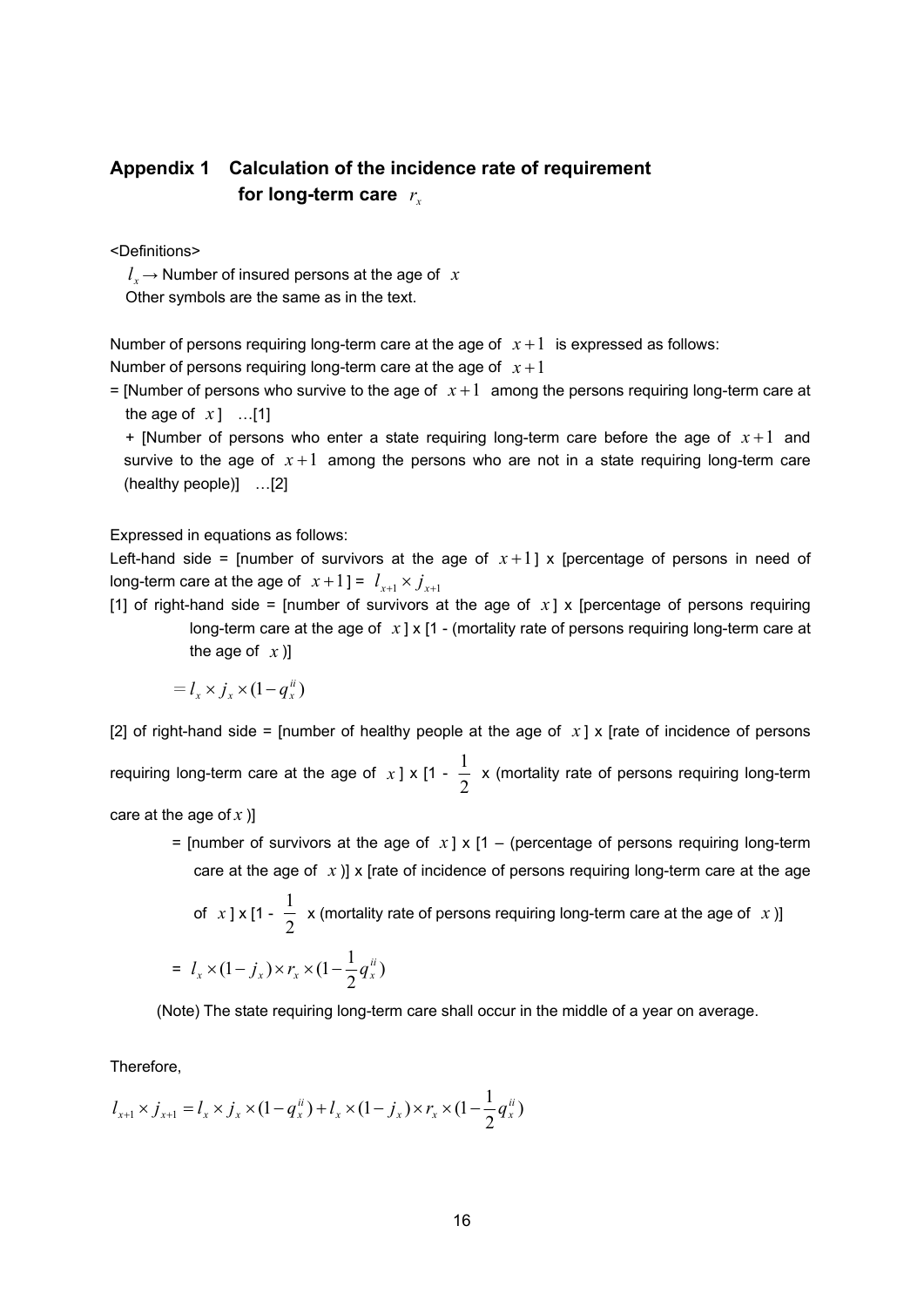Substitute  $\frac{x+1}{1} = 1 - q_x$  $\frac{d_{x+1}}{d_x} = 1 - q_x$  and rearrange  $r_x$ ,  $(1-j_x) \times (1-\frac{1}{2} \cdot q_x^{ii})$  $\lambda_1\times(1-q_x)-j_x\times(1-q_x^{ii})$ *ii*  $\chi$   $\left(\sqrt{1 - x^2 + y^2}\right)$ *ii*  $\frac{d}{dx} = \frac{J_{x+1} \wedge (1 - q_x) - J_x \wedge (1 - q_x)}{1}$  $j_r$ )  $\times$  (1 –  $\frac{1}{2}$  · q  $r_x = \frac{j_{x+1} \times (1 - q_x) - j_x \times (1 - q_x)}{1}$  $-j_{r}$ )  $\times (1-\frac{1}{2})$  $=\frac{j_{x+1}\times(1-q_x)-j_x\times(1-q_x)}{1}$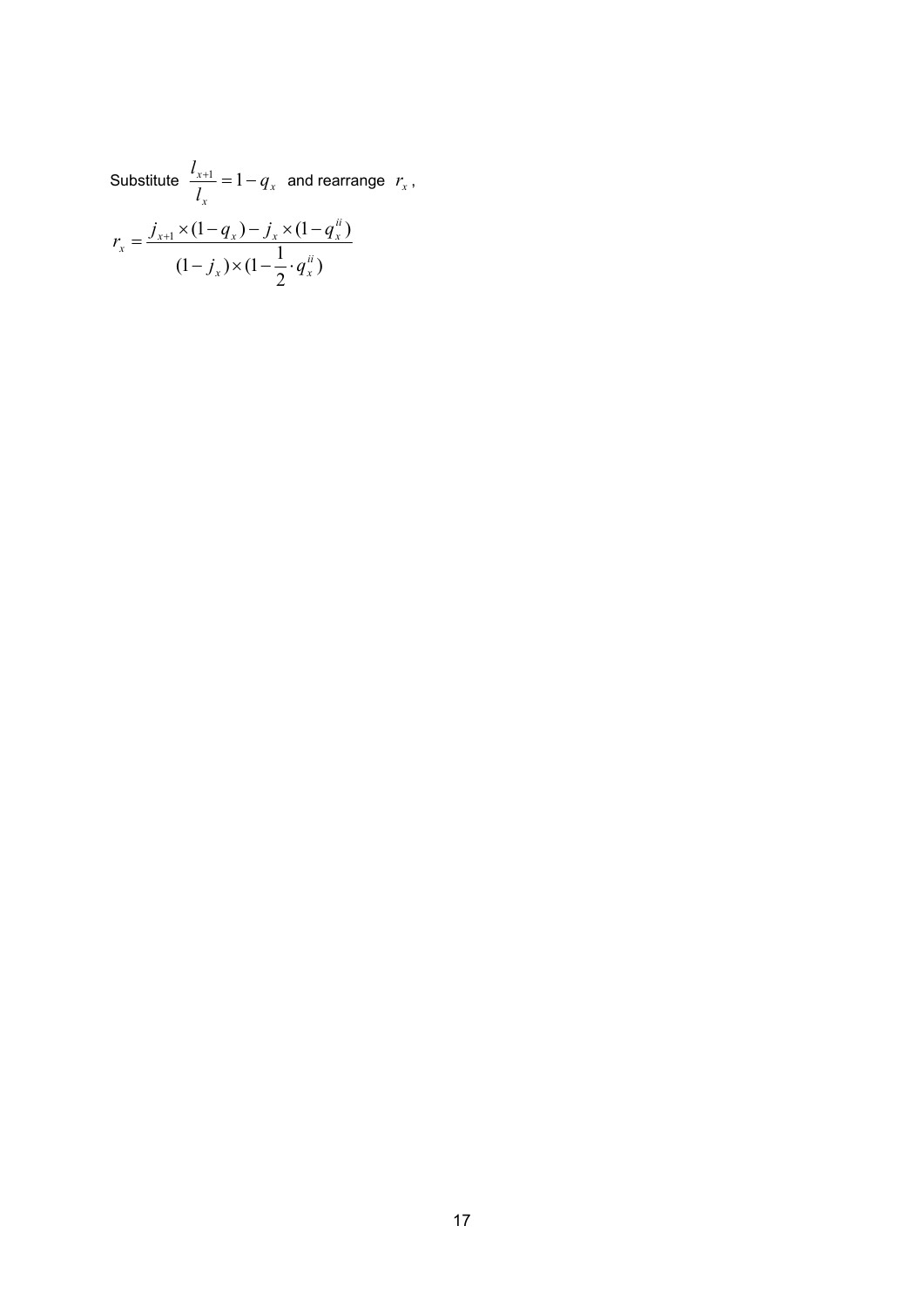## Appendix 2 Example of calculation method for  $\, q_x^{\mu a} , \, \, q_x^{\mu}$

<Definitions>

- $p_{x}^{aa} \rightarrow$  Percentage of persons who are healthy one year later among the persons who are not in a state requiring long-term care at the age of *x* (healthy people)
- $q_{\mathrm{x}}^{aa}$   $\rightarrow$  Percentage of persons who die while being healthy within a year among the healthy people at the age of *x*
- $l_{x} \rightarrow$  Number of insured persons
- $\alpha_x$   $\rightarrow$  The ratio of "mortality rate of persons in a state requiring long-term care (  $q_x^{ii}$  )" to "mortality rate of healthy people (  $q_x^{aa}$  )" (=  $\,$   $\,q_x^{ii}$   $\,$   $\,q_x^{aa}$   $\,$   $\,$

Other symbols are the same as in the text.

The following expression is obtained.

$$
p_x^{aa} + r_x + q_x^{aa} = 1 \qquad \dots [1]
$$
  
\n
$$
l_x (1 - j_x) p_x^{aa} = l_{x+1} (1 - j_{x+1}) \qquad \dots [2]
$$
  
\n
$$
l_x (1 - j_x) q_x^{aa} + l_x j_x q_x^{a} + l_x (1 - j_x) r_x \frac{q_x^{a}}{2} = l_x - l_{x+1} \qquad \dots [3]
$$
  
\n
$$
q_x^{a} = \alpha_x q_x^{aa} \qquad \dots [4]
$$

By using  $\frac{x+1}{1} = 1 - q_x$  $\frac{d_{x+1}}{d_x} = 1 - q_x$  , [2] and [3] are given by the following expression:

$$
p_x^{aa} = \frac{1 - j_{x+1}}{1 - j_x} (1 - q_x) \dots [5]
$$
  

$$
(1 - j_x) q_x^{aa} + j_x q_x^{ii} + (1 - j_x) r_x \frac{q_x^{ii}}{2} = q_x \dots [6]
$$

Substitute [1] into [5]

$$
r_x = 1 - \frac{1 - j_{x+1}}{1 - j_x} (1 - q_x) - q_x^{aa} \dots [7]
$$

Substitute [4] and [7] into [6]

$$
(1-j_x)q_x^{aa} + j_x \alpha_x q_x^{qa} + (1-j_x) \left\{ 1 - \frac{1-j_{x+1}}{1-j_x} (1-q_x) - q_x^{aa} \right\} \frac{\alpha_x q_x^{aa}}{2} = q_x
$$

Rearrange *aa x q*

$$
\frac{\alpha_x(1-j_x)}{2}(q_x^{aa})^2 - \left\{ \left(1+\frac{\alpha_x}{2}\right)(1-j_x) - \frac{\alpha_x}{2}(1-j_{x+1})(1-q_x) + \alpha_x j_x \right\} q_x^{aa} + q_x = 0
$$

By solving this quadratic equation,  $q_x^{aa}$  can be obtained and  $q_x^{ii}$  is determined by [4].